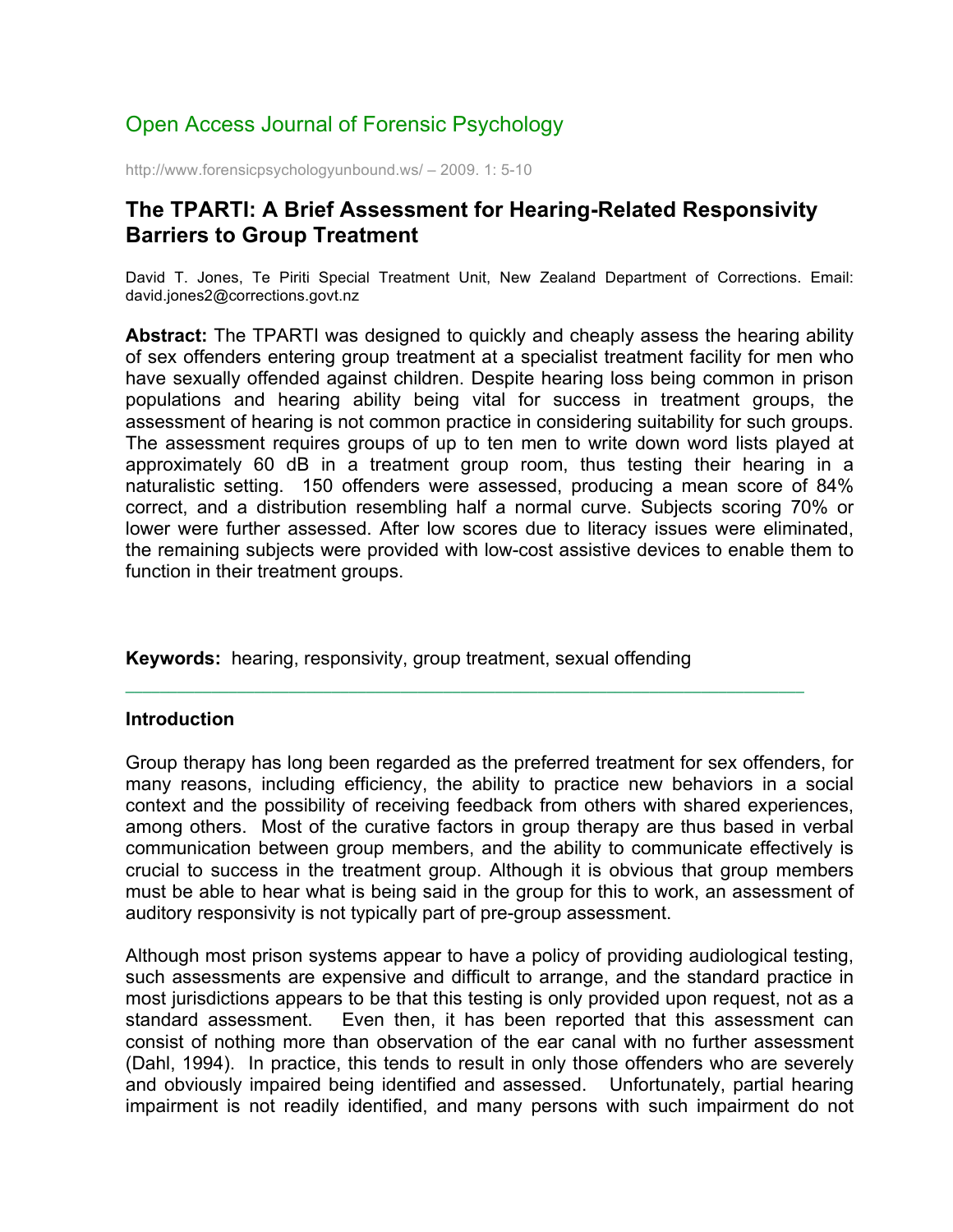readily disclose it, if indeed they were aware of it themselves. However, partial hearing impairment is widespread, with reported prevalence rates in Britain of roughly 16% of the population having at least a mild impairment of >25 dBHL loss (Davis, 1989). Similar results were found in an Australian sample, with 17% having a loss of more than 25 dBHL in the better ear, and 7% having a loss of more than 35 dBHL, the level at which the user would typically benefit from wearing a hearing aid (Wilson et al., 1999). Furthermore, these estimates appear to be considerably higher in prison settings. According to the American Speech and Hearing Association, at least 10 to 15% of prison inmates have hearing loss to the degree that would constitute a major communication handicap (Jensema & Friedman, 1988). Other studies estimated the prevalence of hearing impairment in prison populations to be as high as 36 to 48% (Belenchia & Crowe, 1983). Interestingly, sex offenders seem to be particularly overrepresented in these statistics, although this is mostly drawn from studies of the profoundly deaf (Vernon & Greenberg, 1999).

The Te Piriti Auditory Responsivity Test Inventory (TPARTI) was created in early 2006 in response to an identified need to quickly and cheaply assess the hearing of sex offenders entering group treatment at a specialist treatment facility operated by the New Zealand Department of Corrections for men who have sexually offended against children. The majority of the treatment provided is in a group format, and some offenders had progressed significantly through the program before reporting difficulties hearing in the group. Such men would frequently be described as prone to not listening in group, being reluctant to accept feedback or appearing detached or disinterested. Although these are certainly common behaviors in treatment groups, they take on a different significance if it turns out that the offender is hearing impaired. The TPARTI, then, was created to screen offenders for unreported hearing loss, to provide a baseline assessment of ability in case of later reported difficulties in group, and to assess whether any assistive devices provided actually helped.

An initial literature review was conducted, and there appeared to be no assessment available that could assess auditory responsivity in a group setting. Auditory assessment is the province of audiologists, who use an individual assessment consisting of pure tones across a range of frequencies and volumes, along with two types of spoken word lists at a range of volumes. The first type of word list is used for Speech Recognition Threshold Testing (SRT), and consists of two-syllable words (e.g., cowboy) at low volumes. The second is used for Speech Discrimination (SD) testing, where lists of single-syllable phonetically balanced (PB) words are read at a comfortable volume, usually about 40 dB over the SRT for the individual (Bauman, 2005). The complete package is an excellent assessment and produces a full profile of hearing ability. However, it is also expensive and time consuming and requires specialized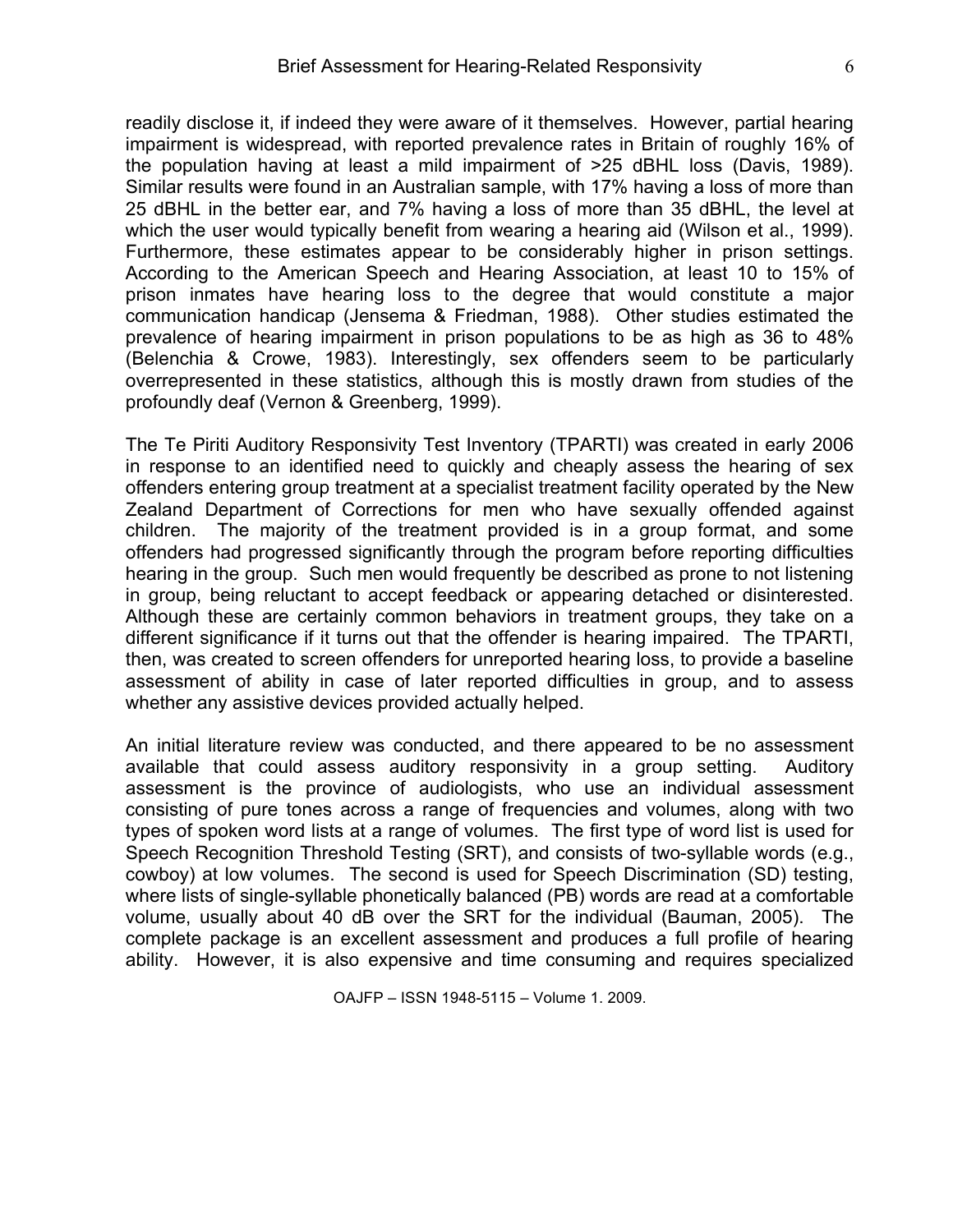Since the TPARTI was designed only to assess responsivity barriers to group treatment, spoken-word comprehension was considered more relevant than pure-tone or speech detection, and comprehension at normal speech volume was considered more important than comprehension at an individually comfortable volume. Various spoken word lists were considered for this purpose, and the Northwestern University Test No. 6 (NU-6), consisting of 200 consonant-nucleus-consonant [CNC] words, was chosen on the basis that the list could be found in published sources (Thomson, 2002). Thomson (2002) had checked the list to ensure that it represented words actually in use in her area through comparison with local newspapers. That procedure was followed for the TPARTI, resulting in a list consisting of 30 of the original NU-6 words along with ten additional CNC words commonly used in the New Zealand Herald. This was divided into two 20-word lists.

These two-word lists were recorded onto digital videotape by a male intern with a New Zealand accent. He was asked to speak clearly, at a normal volume. The recordings were then transferred to VHS tape. The tape contained the two lists both as an audioonly track and with the speaker's face visible. During an assessment, subjects are seated in groups of five along the back wall of a normal group room. The audio track of the tape is played on a VCR connected to a TV sitting against the front wall of the room. The sound level is set to 60 dB at the far side of the room using a readily available Digital Sound Level Meter. Subjects are provided with a response form and asked to write down the words as they hear them. The scoring consists of adding the number of words that appear to have been heard correctly. Incorrectly spelled but identifiable words are counted as correct.

Two standardization samples were used. The first consisted of six staff members. Their individual item scores were checked, and only one word (south) was misheard by more than two people. Four people heard this word wrong, but the two correct were younger, so it was felt that this word would be left in the assessment to assist discrimination. The second sample consisted of 66 offenders. Their individual items were also checked, and the number of times a word was misheard ranged from 2 to 13 times on list one (n=38) with a mean of 5.4 and 0 to 14 on list two (n=25), with a mean of 4.4. The worst performing word on list one, "said," was misheard by 37% of the sample, whereas the worst on list two, "fall," was misheard by 56% of subjects. A T test comparison was made between list one and list two, and it was found that there was no significant difference between responses to the two lists.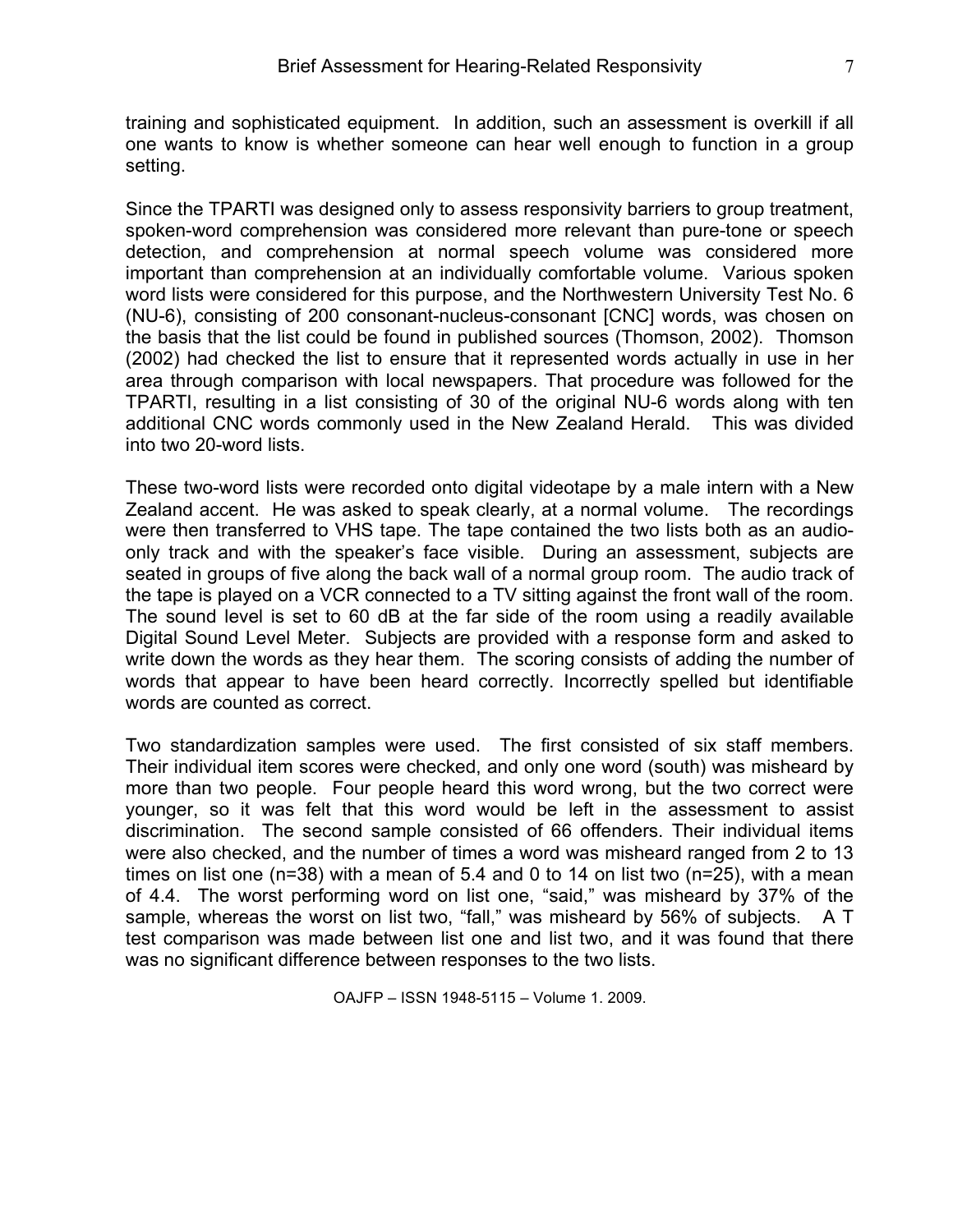#### **Results**

The scores of the first 150 offenders assessed using the TPARTI ranged from 0% correct to 100% correct, with a mean of 84%. The frequency distribution of the scores is presented in Figure 1.



Figure 1: Frequency of Scores on the TPARTI.

The results appear to accurately discriminate normal subjects from impaired subjects. The graph appears to represent the lower half of a normal curve, which is to be expected given that the assessment is not intended to identify superior hearing.

Those subjects scoring 70% or lower (13% of the sample) were further assessed though interview and the use of the audiovisual version of the alternate list to the one with which they had been assessed. Because the assessment is based on subjects writing their responses, it serves as an excellent screen for illiteracy as well. Several of the low scores in the sample were traced to this. Those subjects were assessed individually with the examiner recording their spoken responses and demonstrated normal hearing. Some subjects were assessed as having minor hearing loss that did not cause them difficulty, while others could not hear the audio track well, but could lipread if they could see the speaker's face. In these cases, the treating therapists were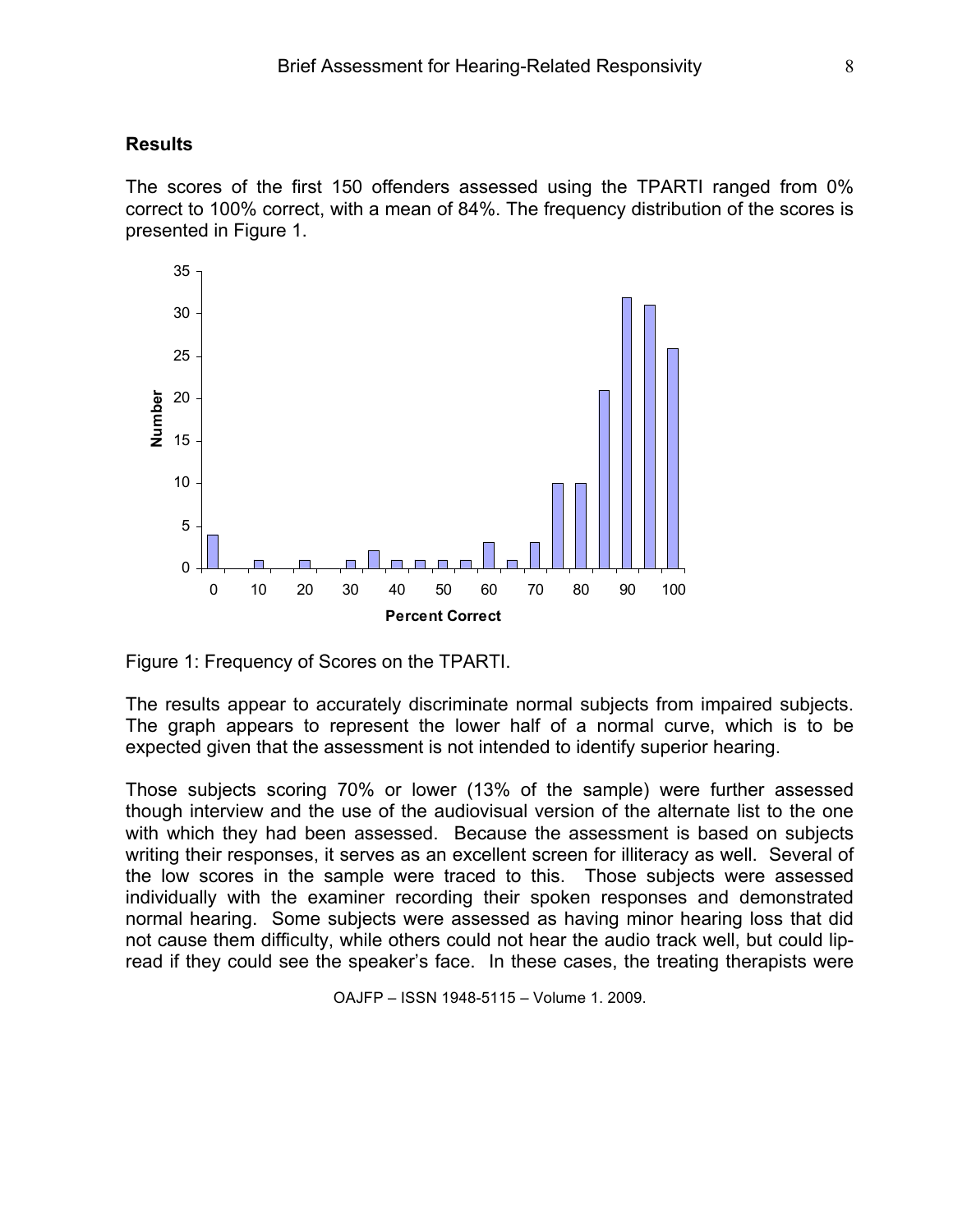advised of the difficulty and potential ways to assist the offender, such as ensuring that the group was aware of the need to speak clearly. The few remaining subjects were provided with low-cost assistive devices and reassessed. In most cases, they were able to elevate their scores to an acceptable level and retained the devices for use in their treatment groups.

# **Discussion**

The main design drivers for this assessment were that it be fast, cheap, and accurate. Although it met those requirements, it cannot be described as an audiology assessment. There are several limitations that are particularly important. Firstly, the administration procedure involves everyone sitting in different places, so the actual volume perceived by the subjects varies depending on where they sit. Secondly, the assessment is set to approximately 60 dB, but the actual spoken volume varies by several dB from word to word depending on variations in the speaker's voice. Finally, the assessment was not recorded on professional equipment, and contains a noticeable hum. These alone prevent this assessment from accurately measuring hearing ability. In practice, however, these limitations result in an assessment that more closely resembles an actual group environment than a traditional individual assessment in a soundproof room would. As a result, the TPARTI has proven to be extremely valuable in identifying offenders who might have difficulty participating in a group environment.

Although hearing impairment is clearly a responsivity barrier, it has been suggested that hearing impairment may be part of the reason why these individuals became offenders in the first place (Dahl, 1994). In the case of child sex offenders, it is reasonable to assume that hearing impairments may contribute to difficulties establishing and maintaining appropriate relationships. This would suggest a need to address hearing impairments as a treatment need in addition to a responsivity barrier. Of course, such impairments would need to be identified before this could be done, which is not standard practice at present. The TPARTI offers a quick and cheap way to do this, and is far superior to relying on an impairment being noticed over the course of a group.

It must be emphasized that this procedure is not intended to substitute for a professional audiological examination. These procedures are intended as screening tools only, and the assistive devices provided as a result of the assessment are intended as affordable substitutes for offenders whose financial situation precludes their acquiring professionally fitted hearing aids. All offenders identified as having hearing impairments are strongly encouraged to obtain professional advice and assistance when their circumstances permit.